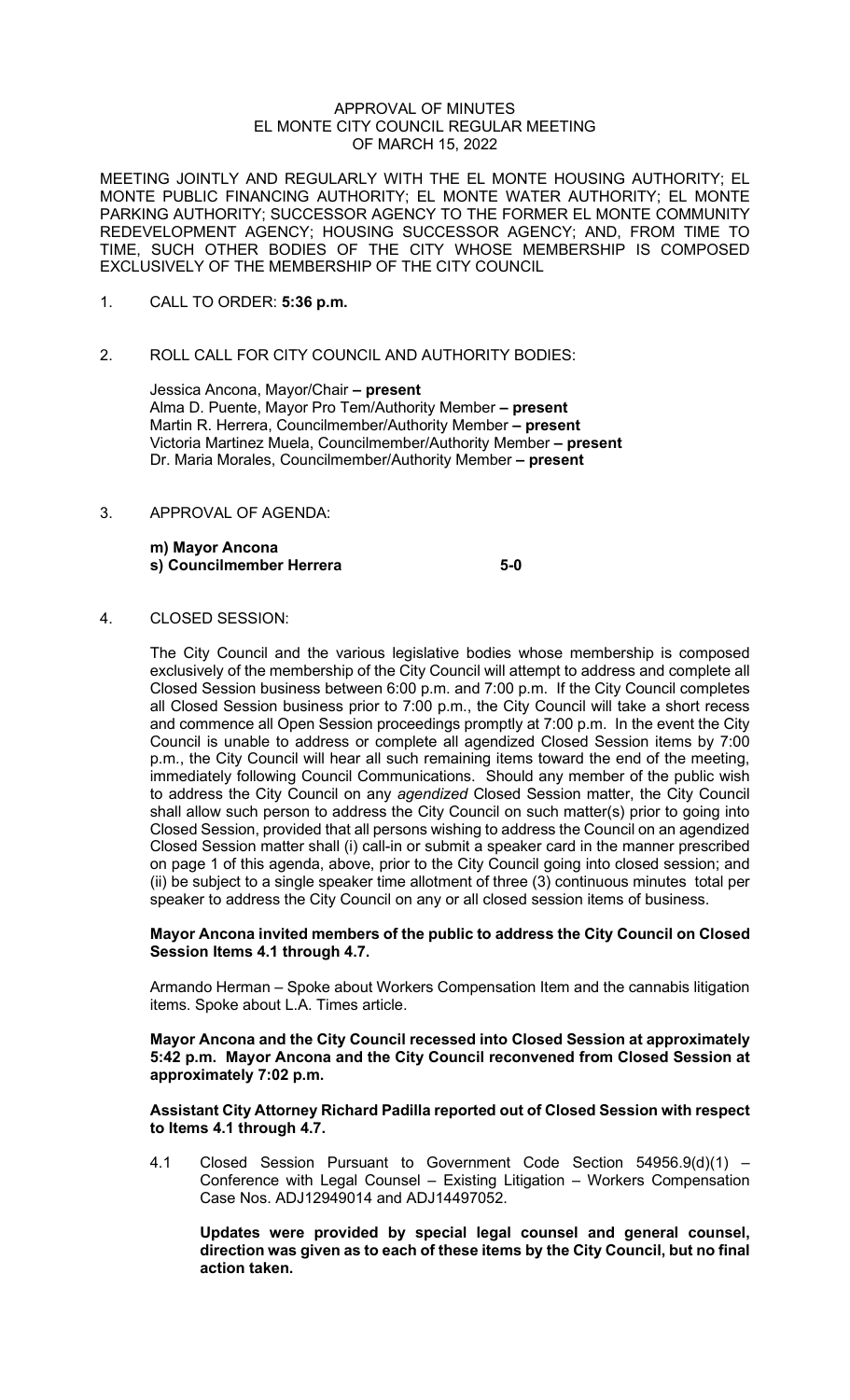4.2 Closed Session Pursuant to Government Code Section 54956.9(a), 54956.9(c), and  $54956.9(d)(1)$  – Conference with Legal Counsel – Pending Litigation Dronatherapy, LLC vs. City of El Monte, LASC Case No. 20STCP04067.

**Updates were provided by special legal counsel and general counsel, direction was given as to each of these items by the City Council, but no final action taken.** 

4.3 Closed Session Pursuant to Government Code Section 54956.9(d)(1) – Conference with Legal Counsel – Existing Litigation - El Monte v. Wells Fargo Bank, National Association, LASC Case No. 21PSCV00476.

**Updates were provided by special legal counsel and general counsel, direction was given as to each of these items by the City Council, but no final action taken.** 

4.4 Closed Session Pursuant to Government Code Section 54956.9(d)(1) – Conference with Legal Counsel – Existing Litigation – El Monte v. Crown Estate Holdings LLC et al., LASC Case No. 21STCV26110.

**Updates were provided by special legal counsel and general counsel, direction was given as to each of these items by the City Council, but no final action taken.** 

4.5 Closed Session Pursuant to Government Code Section 54956.9(d)(1) – Conference with Legal Counsel – Existing Litigation – El Monte v. A. Luong, Y.M. Ling and Y. Liam et al., LASC Case No. 20PSCV00796.

**Updates were provided by special legal counsel and general counsel, direction was given as to each of these items by the City Council, but no final action taken.** 

4.6 Closed Session Pursuant to Government Code Section 54956.9(d)(1) – Conference with Legal Counsel – Existing Litigation – El Monte v. C. Yun and A. Luong et al., LASC Case No. 20PSCV00886.

**Updates were provided by special legal counsel and general counsel, direction was given as to each of these items by the City Council, but no final action taken.** 

4.7 Closed Session Pursuant to Government Code Section 54956.9(d)(1) – Conference with Legal Counsel – Existing Litigation – El Monte v. A. Luong and C.Y. Xia et al., LASC Case No. 21PSCV00381.

**Updates were provided by special legal counsel and general counsel, direction was given as to each of these items by the City Council, but no final action taken.** 

# OPEN SESSION PROCEEDINGS

(Commencing at 7:00 p.m. or as soon thereafter as the City Council reconvene from Closed Session/Short Recess).

- 5. INVOCATION: City Council. **Joseph Chen, I Kuan**
- 6. FLAG SALUTE: City Council. **Mayor Ancona**
- 7. RECOGNITIONS, HONORS AND COMMUNITY INTEREST PRESENTATIONS: **None**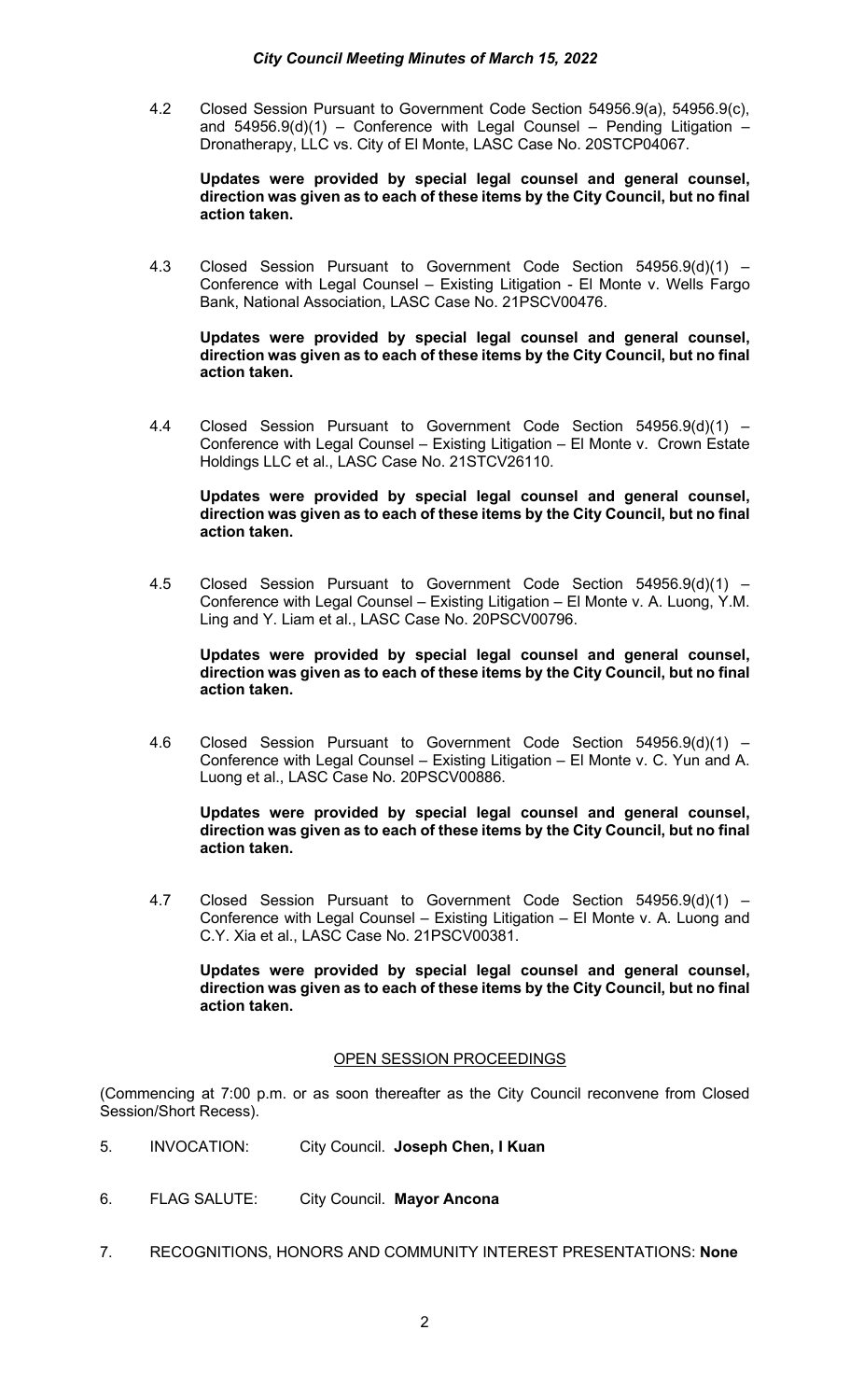## 8. GENERAL PUBLIC COMMENT:

This time has been set aside for members of the public to directly address the City Council on agendized items of business (other than those agendized as public hearing or closed session items) or on any other matter of interest to the speaker/caller that is within the subject matter jurisdiction of the City Council, the Housing Authority, the Financing Authority and/or the Water Authority (collectively, the "Council"). Each speaker/caller will be limited to a single allotment of three (3) continuous minutes total to address the Council on any or all matters covered by this section. As explained more specifically under the Public Hearing portion of this agenda, members of the public wishing to offer comment on items of business agendized under the Public Hearing portion of the agenda shall have a separate allotment of three (3) continuous minutes per speaker per public hearing item. Except as otherwise provided under the Brown Act (Gov. Code Section 54950 et seq.), the Council may not deliberate or take action upon any matter not listed on this posted agenda but may order that any such matter be placed on the agenda for a subsequent meeting. The Council may also direct staff to investigate certain matters for consideration at a future meeting. Persons wishing to address the Council on matters covered under General Public Comment shall call in or submit a speaker card in the manner prescribed on page 1 of this agenda, above, by or before the General Public Comment portion of the agenda is closed. The City Council shall be under no obligation to entertain comments from speakers/callers who submit cards or call in to speak on matters covered by the section after the General Public Comment portion of the agenda is closed.

Mike Greenspan – Spoke about the law library and black history month.

Armando Herman – Mentioned item 12.7, 13.1, 14.3. Spoke about homeless on the streets.

David Siegrist – Spoke about the district-based elections and why the City Council wants to do it. Concerning district are districts being proposed in which City Councilmembers live in. Why not allow residents to vote on the maps. City Council failed to recognize Irish American Heritage Month.

Paulene Cazares – Spoke about name calling of City Council. It is my hope that the community give all the City Council the respect they deserve to work together to advance the City.

Jerry Velasco – El Monte Promise Foundation is working very hard to get kids to college. The El Monte Promise Foundation will be taking kids on field trips beginning with USC. Kids need to start learning how to get into college.

Robert Rios – Spoke about the current councilmembers.

Maria Nuñez – Spoke about the district-based elections and why she hadn't received information regarding public hearings for this.

Andre Quintero – City of El Monte's upgraded Standard and Poor's S&P Global rating. This says that the City Council have been making good financial decisions.

Irma Zamorano – Spoke about the maps submitted by the public and the district-based elections.

**Power went out at 7:38 p.m. Power went back on at 7:52 p.m.** 

Julio Ramirez – Spoke about Lawrence Equipment, baseball fields for the kids.

Rafael Gonzalez – Spoke about fair, inclusive and just representation, believes in the Voting Rights Act, believes in single electoral districts. In support of district-based election.

Tracy Wang – In support of the district-based elections. Does not feel that the API Community is not accurately represented. 17 years of not feeling represented. Submitted several maps to be considered by the City Council.

Cosme Jimenez – In favor of district-based election but this is not the right time. Spoke about the El Monte Promise Foundation.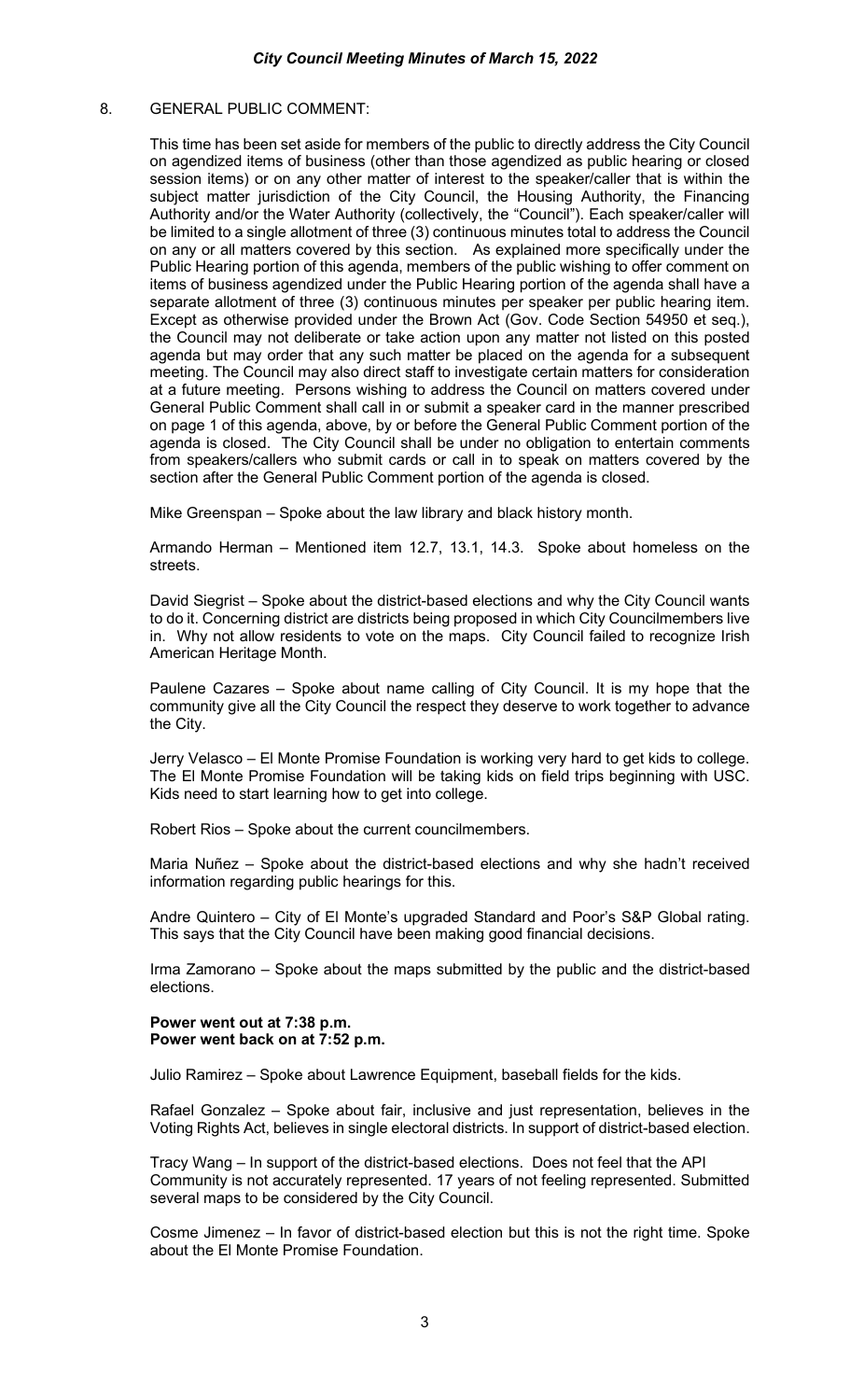Jane Myring – Has a concern regarding the City not moving forward since Covid. Some cities have allowed their seniors back into their senior centers, have scheduled trips for the seniors. Where is the City of El Monte on this.

Josie Zapata – Councilmembers are trying to divide the city because of political gain. City is taking away the right to vote.

Richard Thomas – Spoke about item 19D.3. Any sale of the water company or lease of water rights cannot take place until the obligation of the bonds is fully met that means the City would have to front \$18.6 million to proceed with any possible sale.

Blanca Gonzalez – In support of the City Councilmembers that have supported all of the businesses on Main Street.

Gabriel Ramirez – In support of district-based elections but the process is being rushed.

## 9. CITY TREASURER'S REPORT: **None**

## 10. DEMAND RESOLUTION NO. D-661

A RESOLUTION OF THE CITY COUNCIL OF THE CITY OF EL MONTE, CALIFORNIA, ALLOWING CERTAIN CLAIMS AND DEMANDS AND SPECIFYING THE FUNDS OUT OF WHICH THE SAME ARE TO BE PAID.

THE CITY COUNCIL OF THE CITY OF EL MONTE, CALIFORNIA, DOES RESOLVE AS FOLLOWS: SECTION 1. That the attached list of claims and demands totaling \$5,696,889.18 have been examined by the City Treasurer and that warrant numbers 1104269 through 1104674, and the payroll period February 1, 2022 through February 15, 2022 inclusive are hereby allowed in the amounts and ordered paid out of the respective funds as set forth.

**m) Mayor Pro Tem Puente s) Mayor Ancona 5-0** 

11. APPROVAL OF MINUTES: Regular Meeting Minutes of February 15, 2022; Special Meeting Minutes of February 16, 2022; and Regular Meeting Minutes of March 1, 2022.

**m) Dr. Morales s) Mayor Pro Tem Puente 5-0** 

**Break at 8:23 p.m. Return at 8:27 p.m.** 

#### 12. CONSENT CALENDAR:

All matters listed under the Consent Calendar are considered to be routine in nature and may be enacted by one motion approving the recommendation listed on the Agenda. One or more items may be removed from the Consent Calendar so that they may be discussed, considered, and voted upon individually by the Council. A matter may be removed from the Consent Calendar and taken up separately by way of a seconded motion of any member of the Council with the approval of a majority of the Council quorum.

12.1 Waiver of Full Reading of Ordinance(s).

RECOMMENDATION OF BUSINESS ITEM UNDER CONSIDERATION:

It is recommended that the City Council:

1. Approval to waive full reading (except title) of all ordinances appearing on the City Council agenda as authorized under Government Code Section 36934, unless otherwise directed by the City Council.

Total Cost: N/A Account No: N/A Is the cost of this item budgeted? N/A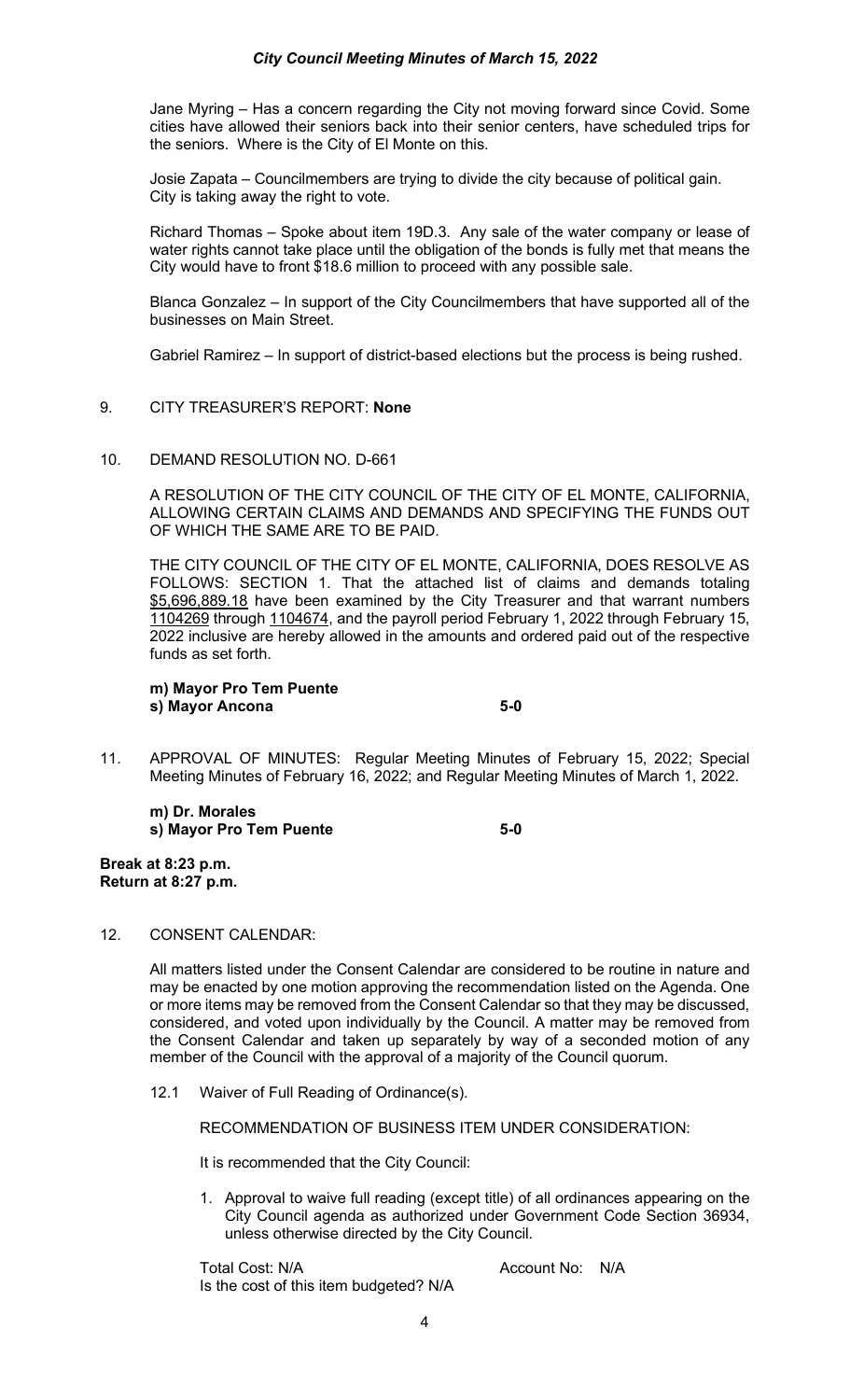# *City Council Meeting Minutes of March 15, 2022*

12.2 Receive and File the City of El Monte's Upgraded Standard and Poor's (S&P Global) Rating.

RECOMMENDATION OF BUSINESS ITEM UNDER CONSIDERATION:

It is recommended that the City Council:

1. Receive and file the City of El Monte's upgraded Standard and Poor's (S&P Global) rating issued on March 10, 2022.

Total Cost: N/A Account No.: N/A Is the cost of this item budgeted? N/A

- **m) Mayor Ancona s) Councilmember Martinez Muela 5-0**
- 12.3 Approval of a Resolution Designating April 21, 2022, as the 2022 Commemoration of Arbor Day in the City of El Monte.

RECOMMENDATION OF BUSINESS ITEM UNDER CONSIDERATION:

It is recommended that the City Council:

1. Adopt a Resolution approving the commemoration of Arbor Day.

Total Cost: N/A and Cost: N/A Account No: N/A Is the cost of this item budgeted? N/A

Resolution No. 10345

## **Item not considered**

12.4 Approval of Recommendation to Accept the 1.0 MG Tank Rehabilitation Project as Complete and Authorize Staff to File the Notice of Completion with the Los Angeles County Recorder's Office.

RECOMMENDATION OF BUSINESS ITEM UNDER CONSIDERATION:

It is recommended that the City Council:

- 1. Consider and accept the 1.0 MG Tank Rehabilitation as completed; and
- 2. File the Notice of Completion with the Los Angeles County Recorder's Office.

Total Cost: N/A and Total Cost: N/A Is the cost of this item budgeted? N/A

#### **Item not considered**

12.5 Approval of Request to Advertise and Publish the Notice Inviting Bids for the Sidewalk & Curb Ramp Reconstruction Project, CIP No. 052.

RECOMMENDATION OF BUSINESS ITEM UNDER CONSIDERATION:

It is recommended that the City Council:

1. Authorize staff to advertise and publish the Notice of Inviting Bids for the Sidewalk & Curb Ramp Reconstruction Project – CIP No. 052.

Total Cost: N/A and Cost: N/A account No: N/A Is the cost of this item budgeted? N/A

#### **Item not considered**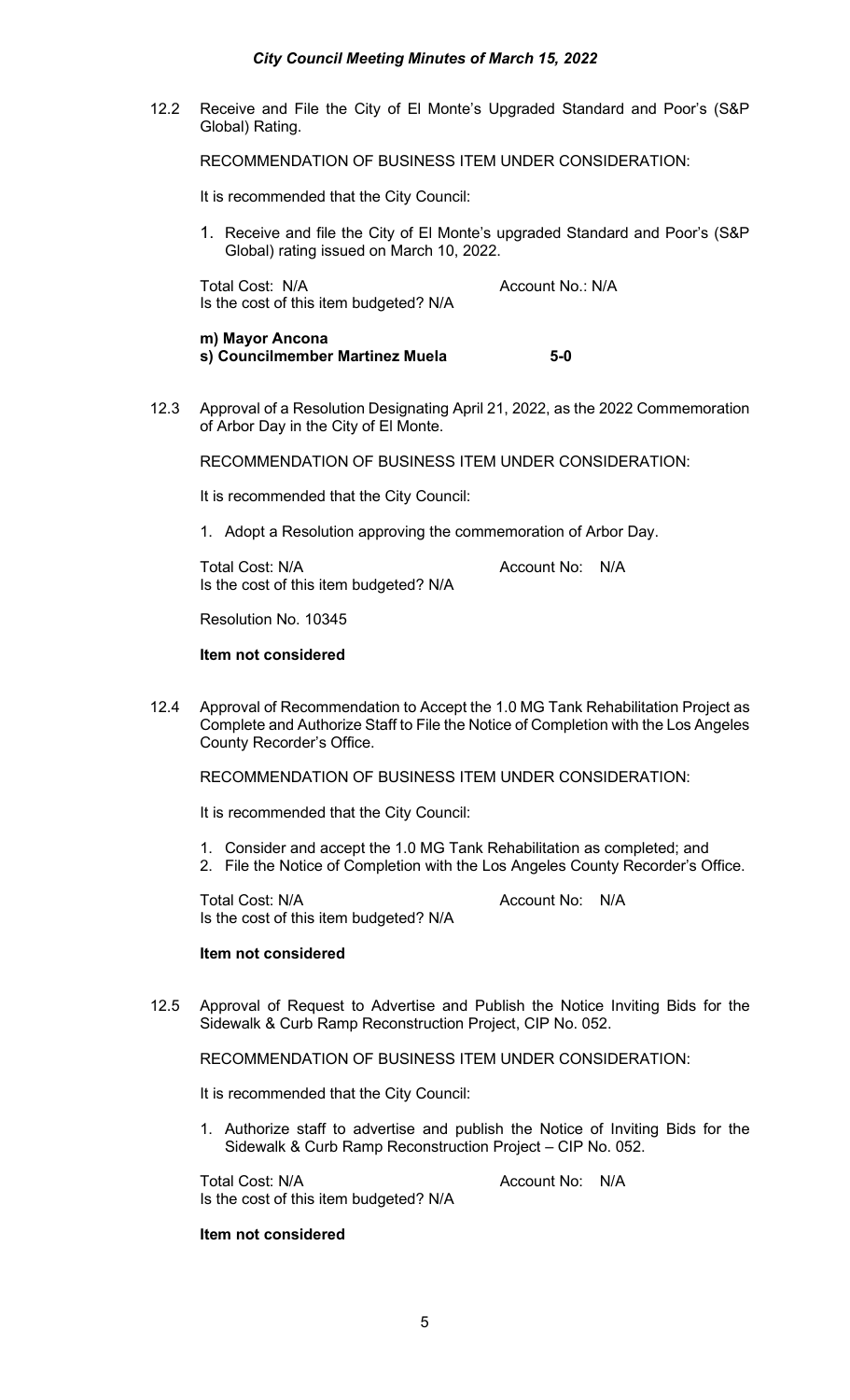# *City Council Meeting Minutes of March 15, 2022*

12.6 Approval of a Second Amendment to the Professional Services Agreement with Pipe Pros to Provide Plumbing Maintenance and Repair Services for the Homekey Program Sites.

RECOMMENDATION OF BUSINESS ITEM UNDER CONSIDERATION:

It is recommended that the City Council:

- 1. Approve a Second Amendment to the Professional Services Agreement with Pipe Pros to increase the contract amount from \$45,000 by an additional \$24,572 for a total not-to-exceed amount of \$69,572 to provide onsite plumbing services for the El Monte Homekey Program; and
- 2. Authorize the City Manager, or her designee, to execute the Second Amendment and approve additional unforeseen work that may be necessary in an amount not-to-exceed twenty percent (20%) of the Professional Services Agreement.

Total Cost: \$74,486 Account No: HCD CDBG-CV

Is the cost of this item budgeted? Yes

**m) Councilmember Herrera**

**s) Dr. Morales 4-1 (Councilmember Martinez Muela No)**

12.7 Approval of a Contract Services Agreement with Air-Ex Air Conditioning, Inc. to Replace HVAC Units for the Homekey Program Budget Inn Site.

RECOMMENDATION OF BUSINESS ITEM UNDER CONSIDERATION:

It is recommended that the City Council:

- 1. Approve the award of a contract agreement with Air-Ex Air Conditioning, Inc. in the amount not-to-exceed \$31,585 plus a contingency budget of 15% to replace HVAC units for the Homekey Program Budget Inn Site, by no less than four-fifths (4/5) vote; and
- 2. Authorize the City Manager, or her designee, to make all conforming modifications and edits and execute all implementing documents and approve change orders that may be necessary to cover any unforeseen conditions in an amount not-to-exceed 15% of the contract.

Total Cost: \$36,323 Account No.: ESG-CV Is the cost of this item budgeted? Yes

**m) Mayor Pro Tem Puente**

**3-2 (Mayor Ancona and Councilmember Martinez Muela No) Motion fails due to not have a fourfifths (4/5) vote**

# 13. PUBLIC HEARINGS:

Members of the public wishing to address the Council on any item of business agendized under this Public Hearing portion of the agenda are asked to call in or submit a speaker card in the manner prescribed on page 1 of this agenda, above, by or before the time at which the City Council closes the public comment portion of each public hearing matter listed under this section. The City Council shall be under no obligation to entertain comments from speakers/callers who submit cards or call in after the public comment portion of the public hearing matter they wish to speak on has been closed. Each speaker will be allotted three (3) continuous minutes per Public Hearing item.

13.1 A Third Public Hearing Required by Elections Code Section 10010(a) to Receive Public Input Regarding the Content of Draft District Maps Prepared by Demographer, the Proposed Sequence of Elections and Other General Comment Regarding the Proposed Transition from At-Large to District-Based Elections.

RECOMMENDATION OF BUSINESS ITEM UNDER CONSIDERATION: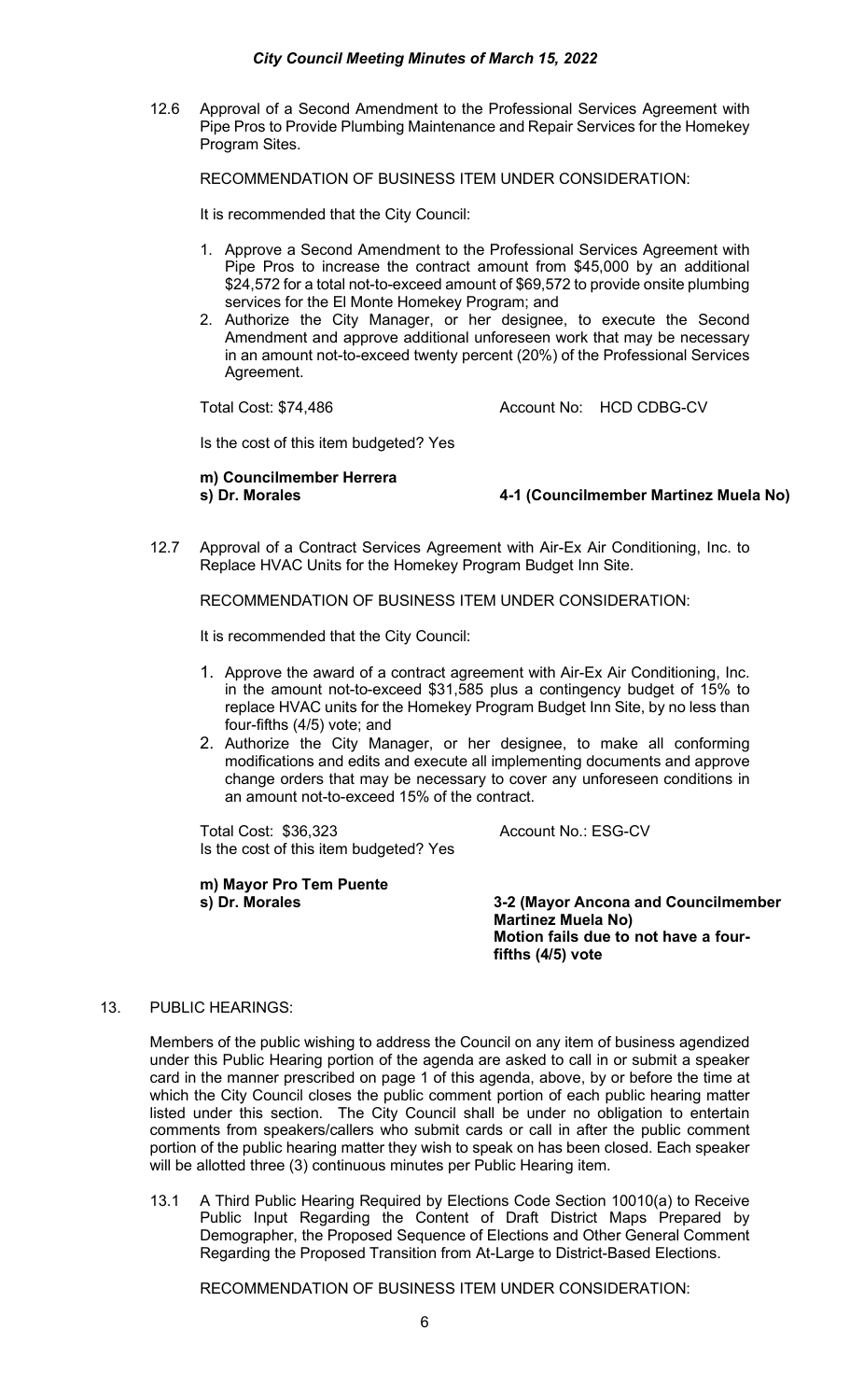It is recommended that the City Council:

- 1. Open the public hearing and receive the updated presentation from staff and the City's demographer regarding draft maps prepared by the demographer firm and the districting process in general;
- 2. Receive public comment and input regarding the content of draft district maps prepared by demographer, the proposed sequence of elections and other general comment on the transition from at-large to district-based elections;
- 3. Pose City Council questions to staff, the demographer and outreach consultant; and
- 4. Provide further direction on the refinement of district maps and then close the public hearing.

Total Cost: N/A Account No.: N/A Is the cost of this item budgeted? N/A

**m) Mayor Ancona s) Councilmember Herrera 5-0 Open P.H.**

#### **Break at 9:38 p.m. Return at 9:48 p.m.**

Joaquina Quinonez – Spoke about district-based election as new concept, division of districts and what attracts me to the idea is one representative that is held accountable. Equal representation and that person has to reside in the district. Voices the opinion of the community. Look at the social media as it is only in English. How are they going to be able to understand to really consider the feedback? Really push on the diversity and acceptance.

Andre Quintero – Proud of the City moving to district-based election to increase the members on the dais. Encouraging accountability on the Council. City of Montebello also voted to move on the same path as we did. We have more than 25 elected officials and we only have one (1) Asian member representing the Asian community on the school board.

Robert Rios speaking on behalf of Irma Zamorano – The consultant that is being used is the same consultant used for Downey. Haven't received any information on the mailer. Residents should be able to make the decisions.

Armando Herman – Conflict of interest is where does the consultant come from Downey to here.

Mary Ann Powers – Why didn't we hear about this a year ago. Why was it so quiet about this? Why was the flyer not done and why did it not go out on the first meeting? The flyer that is going out is coming out with two of their maps. Recommend sending a map with "Sample". Vote on something that was created by the city not by NDC. Councilmember is expensive to maintain. Give us options, let voters decide. Five (5) districts with a rotating mayor, four (4) districts with mayor at large. We keep hearing "community of interest" but when you purchased your house did you look at the culture? Unite us, don't divide us.

Mike Greenspan – the City should have a hybrid system, four (4) districts and two (2) at-large. Florencio Briones – Did use NDC and were very happy with the product when they consulted for the school district. Ultimately your decision on how we should proceed, this is democracy at work. CRVA – El monte is out of compliance and anyone at any time can file a claim and have to pay the legal fees. Here there is a lot more engagement than when we did the school district. People who care about what is going on are coming to these meetings and paying attention.

Richard Thomas – We need to get through this process. Accountability – when we draft an ordinance the recall process needs to be shared. Should this process become a reality, this process is not a standard recall process. Need to be all inclusive in the ordinance and have that included in the ordinance.

Julio Ramirez – In favor of district-based election but the process is being rushed. You are not listening to the community. We need to promote this.

Cosme Jimenez – Consultants have to be more careful to get independent consultants. Flyers vs townhall meetings. Townhall meetings are better. How are you going to prove the 18,000 people for each district?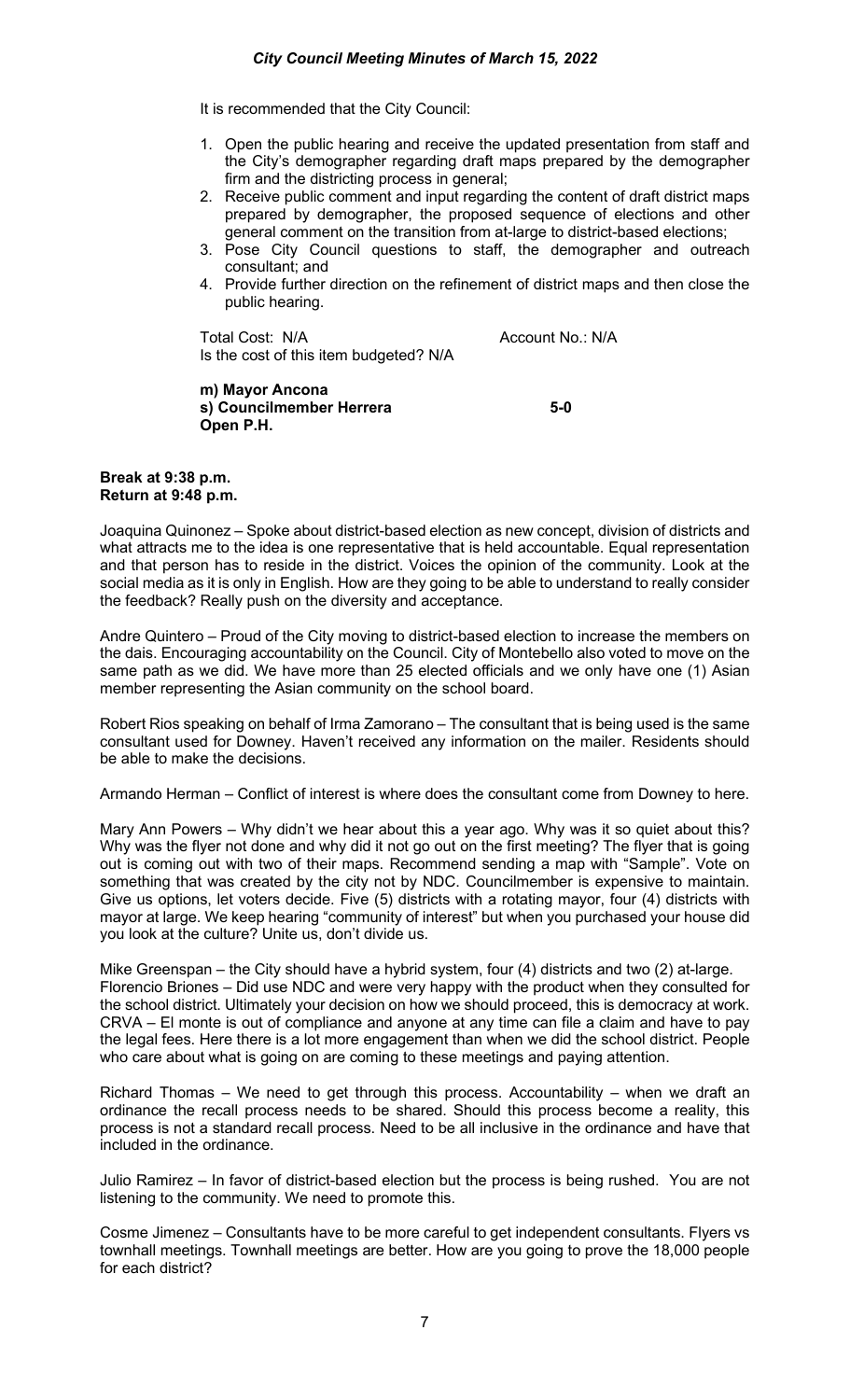Written comments:

Wendy Muñoz – I would like to express my disappointment in the City pushing the redistricting of El Monte in such a rushed time frame. When speaking to my neighbors and other residents most have not heard anything about this topic. It feels rushed and makes no sense to allow this to happen when most of our residents are not aware of what is happening. After researching how other cities have done this process, one can see that the usual time frame for redistricting would be 9 months to a year. So why the rush? The city should not allow this to pass!! We as residents deserve more time to review and learn about the redistricting process so that we can fully understand how this would affect our community. Also more importantly this topic needs to be more advertised because it has not been. One post on social media is not enough, many residents do not have any social media.

Clemencia Gonzalez – I am not in agreement that the city should be divided. I've lived in this city 50 years and things have been as is. Please continue to keep it as is. They have no inclination to lead, only to use the community when it suits their purpose. El Monte residents need to speak out and make them listen to what we want.

Lucy Gonzalez – I am writing this for my grandparents. They cannot make it to the city council meeting tonight. However, my grandpa does not like what you guys want to do with these maps. He said it doesn't make sense and he would like to learn more about it. My grandma says that in Whittier it took the City about 10 months to decide y El Monte wants 40 days to decide. She wants to know why so fast. She was talking to her knitting friends today about it and they have no clue what she was talking about.

Maria Ruiz – I disagree with these maps 101 and 102! Also, what's the rush? I understand this normally takes about 1 year and you guys want this done in 30-45 days? What's the rush? You need more time to get the word out and thoroughly communicate this with the residents of El Monte. Another thing that's bothersome is why is there a carve out at the bottom of Lower Azusa it absolutely makes no sense. No sense at all.

**At 9:50 p.m. m) Mayor Ancona s) Dr. Morales 5-0 Extend the meeting to 11:00 p.m.**

**Break at 10:58 p.m. Return at 11:03 p.m.**

**At 11:03 p.m. m) Mayor Pro Tem Puente s) Dr. Morales Extend the meeting 3-2 (Mayor Ancona and Councilmember** To cover Items 12.2, 12.7, 14.2, 14.3 and 14.4

**Secondary Motion m) Councilmember Martinez Muela Concluded the Public Hearing and Poll the City Council to a meeting of the Council where all of these items can be heard.** 

**m) Mayor Ancona s) Mayor Pro Tem Puente 5-0 Close the Public Comment Portion**

**m) Mayor Ancona s) Dr. Morales 5-0 Close P.H.**

**2-3 (Councilmembers Herrera, Martinez Muela and Dr. Morales)**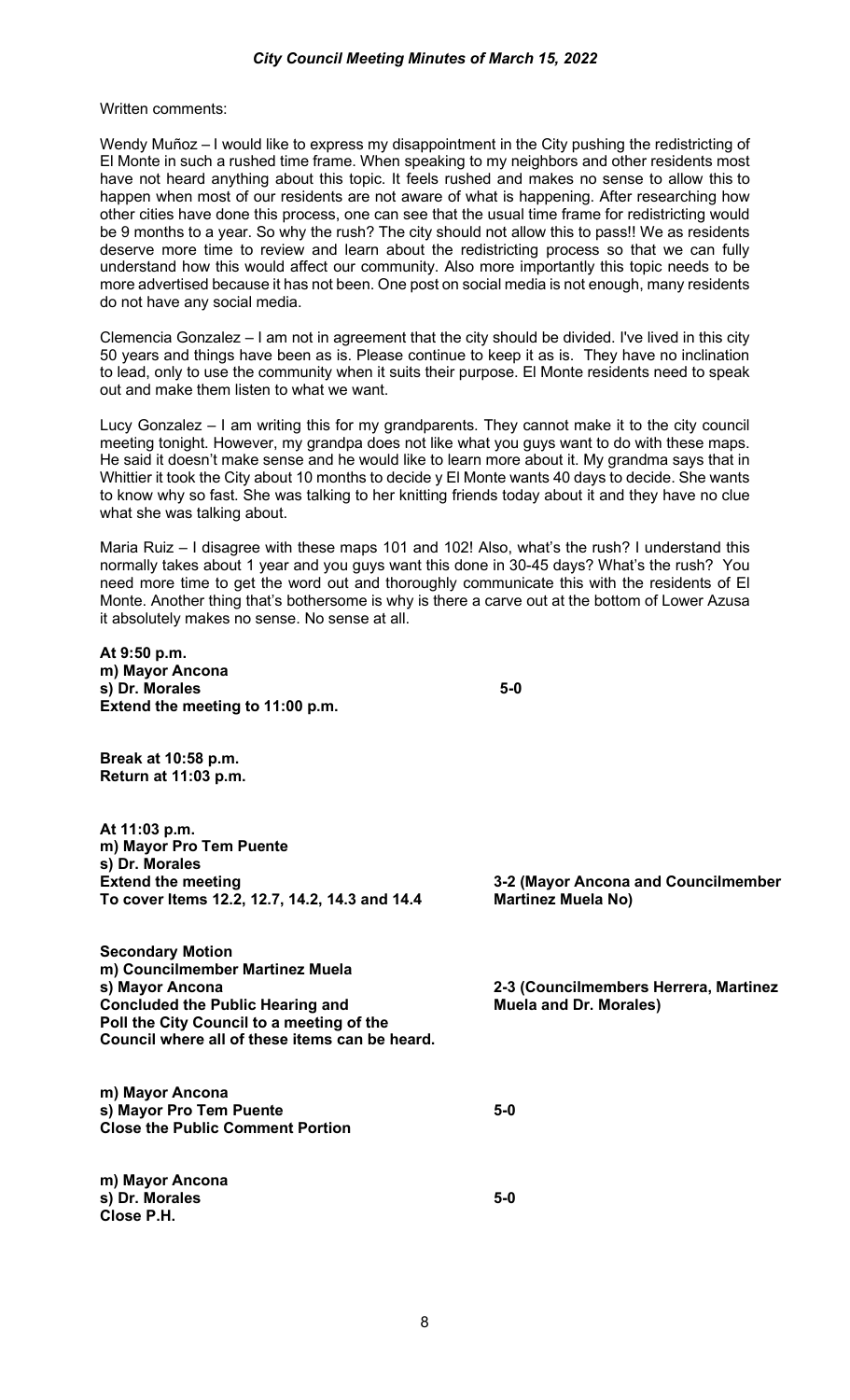## 14. REGULAR AGENDA:

14.1 Consideration and Approval of a Professional Services Agreement for Raftelis to Provide Technical and Preparation Services for the Sewer Rate Study for a Notto-Exceed Amount of \$100,068.

RECOMMENDATION OF BUSINESS ITEM UNDER CONSIDERATION:

It is recommended that the City Council:

- 1. Consider and approve a Professional Services Agreement for Raftelis to provide technical and preparation services for the Sewer Rate Study for an Agreement amount of \$90,971 plus a ten percent (10%) contingency amount of \$9,097 for a total not-to-exceed Agreement amount of \$100,068; and
- 2. Authorize the City Manager, or her designee, to execute the Agreement with Raftelis.

Total Cost: \$100,068 <br>Is the cost of this item budgeted? Yes **Account No:** 650-67-693-6111 Is the cost of this item budgeted? Yes

## **Item not considered**

14.2 Consideration and Approval of a Contract Change Order to OakWest Services, Inc. to Increase the Contract Amount from \$1,663,083 by an Additional \$253,731 for a Total Not-to-Exceed Amount of \$1,916,814 for the Rehabilitation of the Homekey Program Budget Inn Site.

RECOMMENDATION OF BUSINESS ITEM UNDER CONSIDERATION:

It is recommended that the City Council:

- 1. Approve a contract change order to OakWest Services, Inc. to increase the contract amount from \$1,663,083 by an additional \$253,731 for a total not-toexceed amount of \$1,916,814 to undertake additional rehabilitation improvements for the Homekey Program Budget Inn Site; and
- 2. Authorize the City Manager, or her designee, to execute the change order and approve additional unforeseen work that may be necessary during construction for an amount not-to-exceed twenty-five percent (25%) of the construction contract.

Total Cost: \$317,164 Account No.: HCD CDBG-CV Is the cost of this item budgeted? Yes

**m) Mayor Pro Tem Puente s) Councilmember Herrera 5-0**

14.3 Consideration and Approval of a Professional Services Agreement with Sirius Environmental to Provide Environmental Review and Contract Planning Services for the Proposed Affordable Housing and Mixed-Use Development of the MacLaren Hall Property Owned by the County of Los Angeles, Located at 4024 Durfee Avenue.

RECOMMENDATION OF BUSINESS ITEM UNDER CONSIDERATION:

It is recommended that the City Council:

- 1. Waive the Competitive Bidding Procedures of the City of El Monte Purchasing Policy and Procedures Manual pursuant to Section 15: Exemptions From Competitive Bidding Procedures, Subsection E. Professional Services;
- 2. Approve a professional services agreement with Sirius Environmental to provide environmental review and contract planning services in the amount not-to-exceed \$221,900 plus a contingency budget of 15% for the proposed affordable housing and mixed-use development of the MacLaren Hall property owned by the County of Los Angeles, located at 4024 Durfee; and
- 3. Authorize the City Manager, or her designee, to make all conforming modifications and edits and execute all implementing documents and approve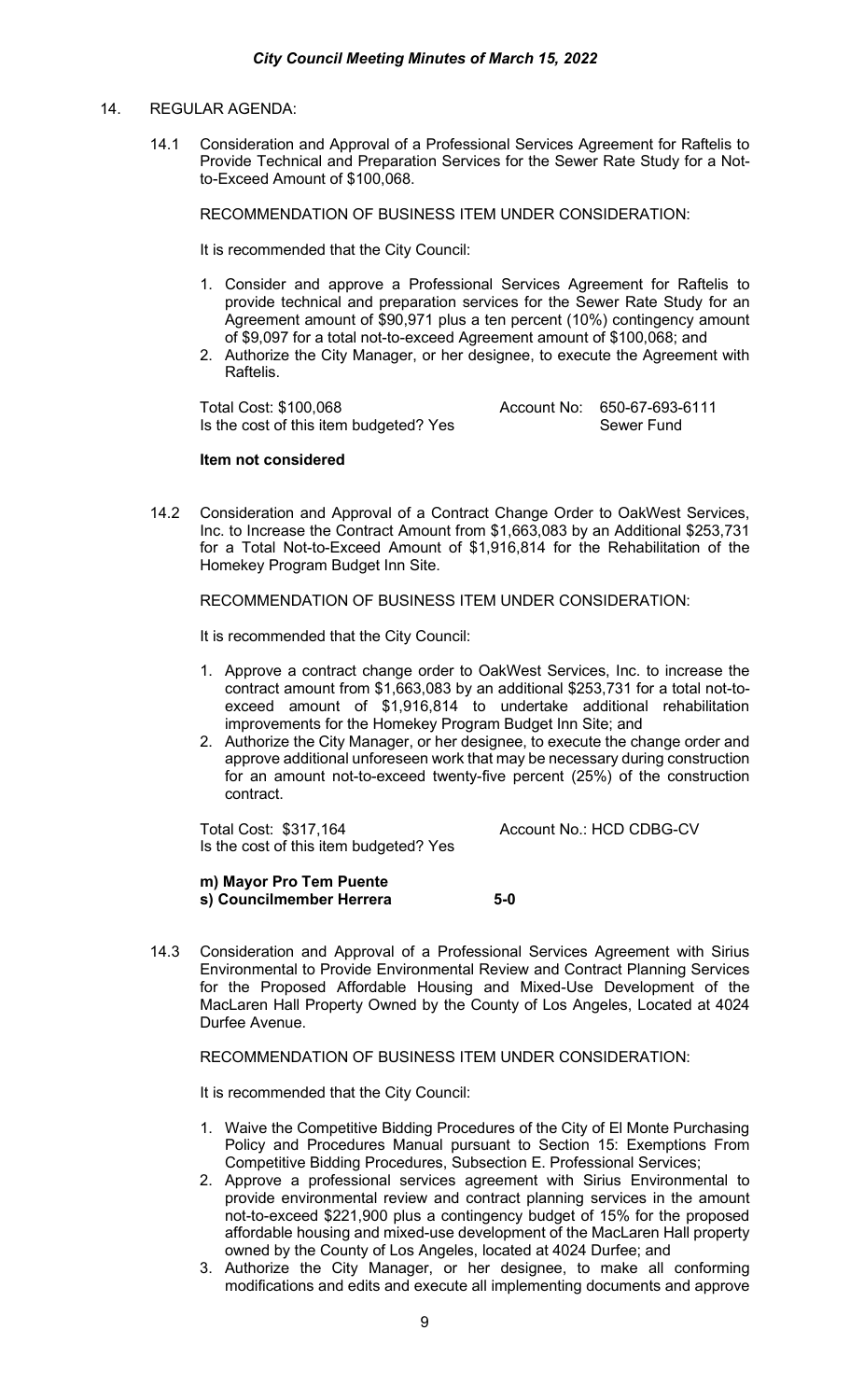## *City Council Meeting Minutes of March 15, 2022*

change orders that may be necessary to cover any unforeseen conditions in an amount not-to-exceed 15% of the professional services agreement.

Total Cost: \$255,185 Account No: ARPA Is the cost of this item budgeted? Yes

**m) Mayor Ancona s) Mayor Pro Tem Puente 5-0**

14.4 Consideration and Approval of a Professional Services Agreement with RAND Corporation to Administer and Provide an Evaluation Report for the City of El Monte Guaranteed Income Pilot Program.

RECOMMENDATION OF BUSINESS ITEM UNDER CONSIDERATION:

It is recommended that the City Council:

- 1. Approve a Professional Services Agreement with the RAND Corporation to administer and provide an evaluation report for the City of El Monte Guaranteed Income Pilot Program in the amount not-to-exceed \$489,944; and
- 2. Authorize the City Manager, or her designee, to make all conforming modifications and edits and execute all implementing documents.

Total Cost: \$489,944 Account No.: ARPA Is the cost of this item budgeted? Yes

**m) Mayor Ancona s) Councilmember Martinez Muela 5-0 ask for an additional quote from Rand to include single head of households that are not necessarily female** 

14.5 Consideration and Approval of a Resolution Updating the Citywide Classification and Compensation Plan and Repealing and Replacing Resolution No. 10344.

RECOMMENDATION OF BUSINESS ITEM UNDER CONSIDERATION:

It is recommended that the City Council:

1. Consider and approve the attached Resolution updating the Citywide Classification and Compensation Plan, effective March 15, 2022.

Total Cost: (\$52,900) Account No: Various Cost Savings Is the cost of this item budgeted? Yes

Resolution No. 10346

#### **Item not considered**

## 15. CITY ATTORNEY'S AGENDA:

15.1 Presentation Regarding Supplemental Measures and Strategies for the Restriction of Cannabis Business Activities in the City.

#### **Item not considered**

# 16. CITY MANAGER'S AGENDA:

16.1 Provide Follow-Up Information on the 2021-2029 General Plan Housing Element Regarding Policies and Objectives on Workforce Housing and Local Hire.

#### **Item not considered**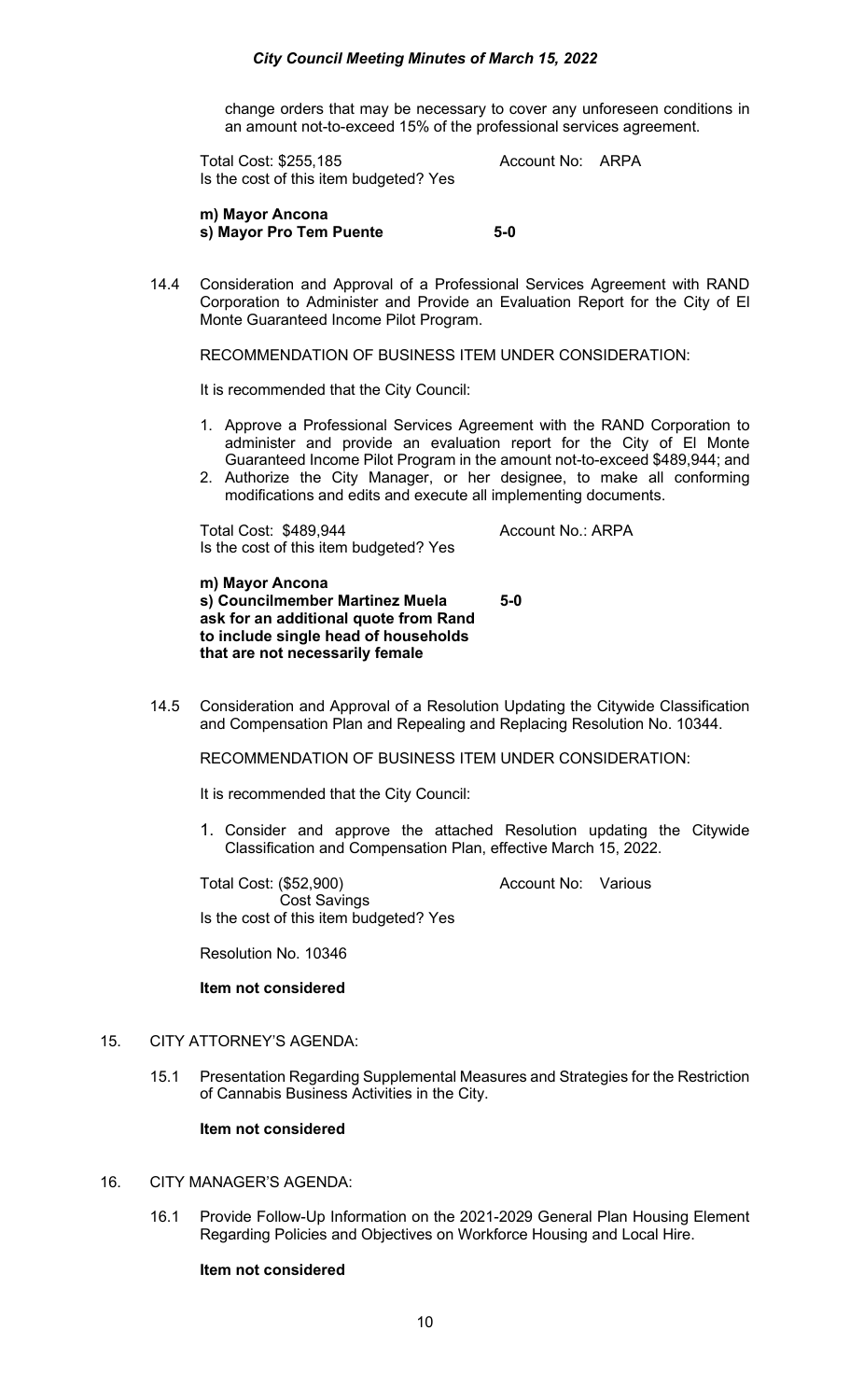## 17. DISCUSSION ITEMS

17.1 Update, Discussion and Direction Regarding Development of City Council Meeting Procedures, Including Potential Approval of Draft Resolution.

## **Item not considered**

- 18. WRITTEN COMMUNICATIONS:
- 19. COUNCIL COMMUNICATIONS/REPORTS:
	- 19A. Mayor Ancona
		- 19A.1 Update on Council Chambers Audio System.
		- 19A.2 Update on Chamber of Commerce Contract.
		- 19A.3 Update and Discussion on Parks: Pioneer Park and Additional Amenities.
		- 19A.4 Update on Job Fair.
	- 19B. Mayor Pro Tem Puente
		- 19B.1 Update Regarding Street Vendors Enforcement Efforts.
		- 19B.2 Update Regarding Food Fest.
	- 19C. Councilman Herrera
		- 19C.1 Update from Public Works on the Status of Street Light Conditions on Garvey Boulevard and Santa Anita Avenue and City Limits.
	- 19D. Councilwoman Martinez Muela
		- 19D.1 Discussion and Action on Smoke Free Outdoor Ordinance, Discussed March 2021.
		- 19D.2 Discussion and Action Regarding Citywide Employee Survey of Workplace Satisfaction and Recommendations, Discussed February 2021.
		- 19D.3 Discussion and Action Regarding Staff Report Regarding the Sale of the El Monte Water System.
		- 19D.4 Update on Federal and State Funding for Project Homekey-Report Requested.
		- 19D.5 Discussion and Action Regarding Citizen Based District Election Commission.
	- 19E. Councilwoman Dr. Morales
		- 19E.1 Discussion on Community Based Policing and Crime Statistics/Updates.